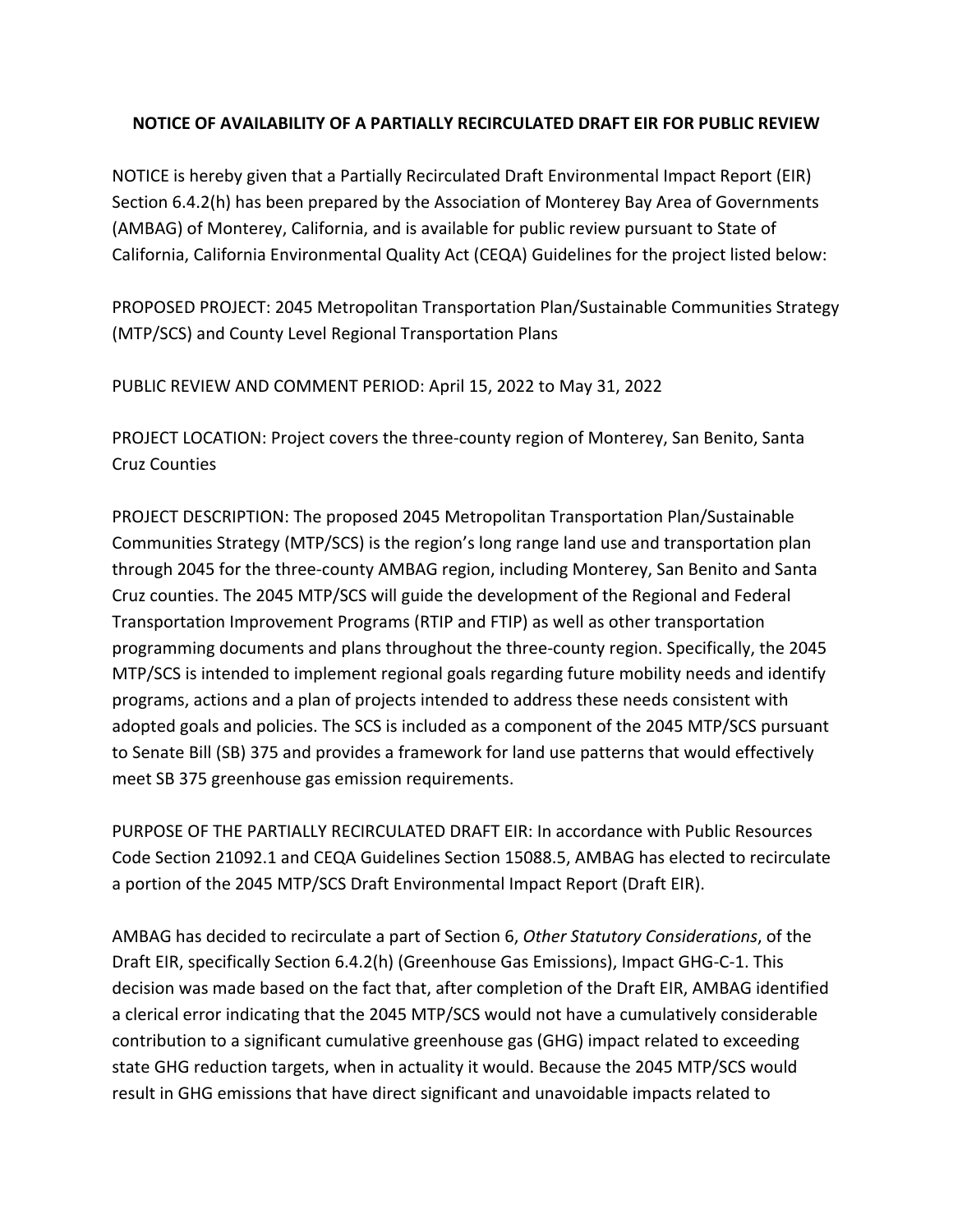exceeding state GHG reduction targets, the 2045 MTP/SCS also contributes considerably to this significant cumulative impact of GHG emissions.

 Accordingly, Impact GHG‐C‐1, set forth in Section 6.4.2(h) (Greenhouse Gas Emissions) of the Draft EIR, has been revised to identify the contribution of the 2045 MTP/SCS to the cumulative impact related to exceeding state GHG reduction targets as cumulatively considerable. The revisions to Impact GHG‐C‐1 also make minor clarifications to the cumulative construction and operational emissions significance conclusions to make them more clearly consistent with Draft EIR Section 4.8. Minor clarifications do not require recirculation or partial recirculation of a Draft EIR pursuant to CEQA Guidelines Section 15088.5. However, AMBAG in the interests of full public disclosure and involvement has elected to recirculate Section 6.4.2(h) (Greenhouse Gas Emissions) that includes Impact GHG‐C‐1 for additional public review and comment.

 SIGNIFICANT ENVIRONMENTAL EFFECTS: Because GHG impacts are inherently cumulative and Section 4.8 of the Draft EIR already identified significant and unavoidable GHG impacts of the 2045 MTP/SCS related to exceeding state GHG reduction targets, the revisions to Impact GHG‐ C‐1 in Section 6 are minor clarifications; they do not represent a new or substantially revised impact, or include any new data or impact analysis not already included in the Draft EIR. Hazardous waste sites as defined by Government Code Section 65962.5 are present where 2045 MTP/SCS projects would be implemented.

 WHERE PARTIALLY RECIRCULATED DRAFT EIR MAY BE REVIEWED: The Partially Recirculated Draft EIR is available for review during normal business hours at the AMBAG offices at 24580 Silver Cloud Court, Monterey, CA 93940. The Partially Recirculated Draft EIR as well as the Draft EIR are also available online at: [https://ambag.org/plans/2045](https://ambag.org/plans/2045-metropolitan-transportation)-metropolitan-transportationplan-sustainable-communities-strategy</u>. Hard copies are available by request.

 Commenting on the Partially Recirculated Draft EIR, Section 6.4.2(h): Consistent with the requirements of Sections 15087 and 15088.5(d) of the State CEQA Guidelines, this Partially Recirculated Draft EIR is being made available on April 15, 2022, for public review for a period of 46 days. During this period, the general public, agencies, and organizations may submit written comments on the content of this Partially Recirculated Draft EIR only to AMBAG.

 Pursuant to procedures set forth in Section 15088.5(f)(2) of the State CEQA Guidelines, reviewers are directed to limit their comments to the revised information contained in this Partially Recirculated Draft EIR. Reviewers should not resubmit comments on the Draft EIR. Comments on the Partially Recirculated Draft EIR (Section 6.4.2(h) (Greenhouse Gas Emissions), Impact GHG‐C‐1) will be responded to in the Final EIR, along with comments previously received on the Draft EIR.